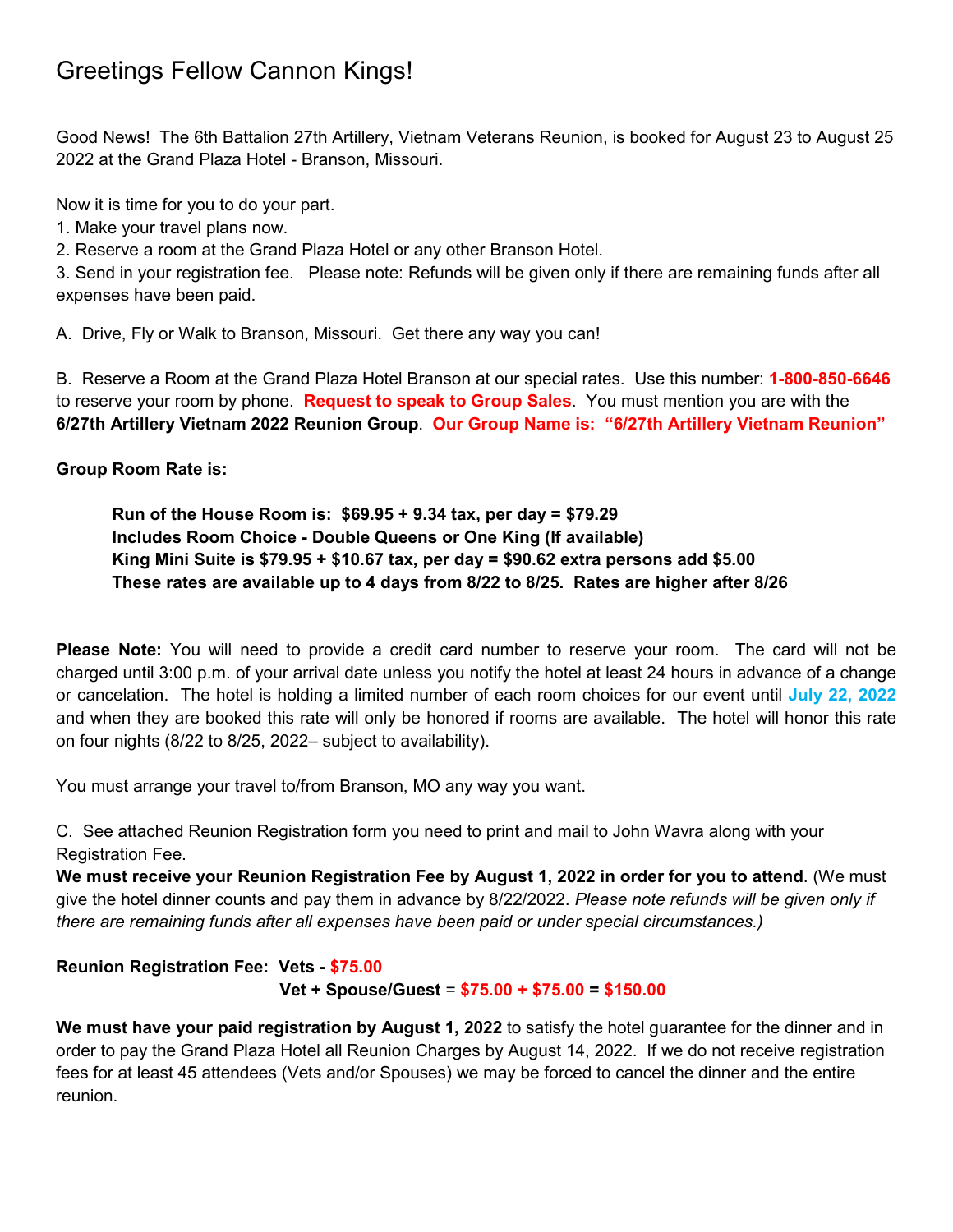#### **Here is what is included in the Registration Fee:**

1. Your portion of the expense for the Reception/Hospitality Meeting Room as well as the banquet room.

2. Unofficial Gathering – Tuesday, August 22 – Snacks, Nuts, etc. Soda and Beer

3. Welcome Reception – Pizza and Beer Night Including Soda and Beer – All the pizza you can eat from the rated best pizza in Branson, MO

3. Dinner – tax and gratuity and share of banquet room expenses. Coffee and Tea are included. Other beverages are not included.

The Menu will be:

House Salad infused with Champagne Vinaigrette Dressing PEPPERCORN BEEF . Slices of tender beef grilled to perfection over an open flame. Topped with delicious peppercorn gravy with hints of thyme.. Chef's Selection of Seasoned Potato, Vegetable Medley Dessert – Chief's Choice Iced Tea, Coffee, Water, Bread and Butter

(Please advise us if you require a vegetarian meal and we will work with the hotel to provide such).

(Note: If any money is left after all expenses are paid we will refund proportionally everyone who paid the registration fee and could not attend. If funds remain we will either advise you of the amount or then bank it for the next reunion if a small amount or refund an equal amount to each veteran. None of us wants to get stuck picking up any extra charges so if expenses run higher then estimated we will ask for your contributions in that event to make up the remaining charges. Because we are required to make down payments to the hotel to secure our agreement we ask you to register as soon as possible).

### **Looking forward to seeing you at the reunion!**

**The Reunion Committee**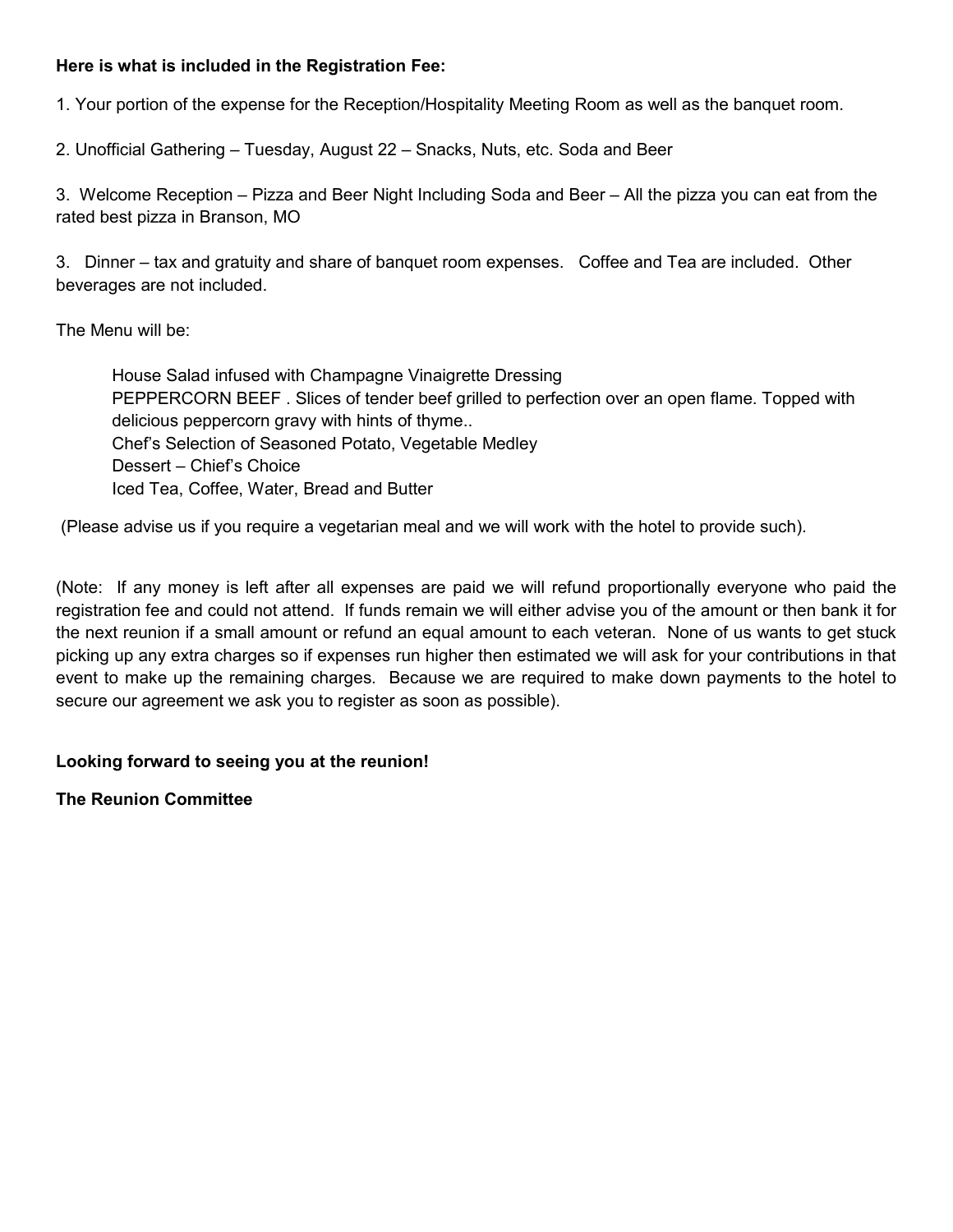**6/27th Artillery, Vietnam 2022 Reunion Agenda Grand Plaza Hotel 245 N. Wildwood Dr. Branson, Missouri 65616 (417) 336-6646** 

## **Reunion Agenda**

Guys, As with the 2004, 2006, 2008, 2010, 2012, 2014, 2016, and 2018 Reunions this is an informal gathering. We have no plans for boring meetings, long-winded speeches, corny events or any entertainment. This Reunion is simply an opportunity to get together, meet new and old friends, remember Vietnam and our time with the 6/27th Artillery and hopefully have a good time. With that said, we again tried to keep it simple:

### **Tuesday, August 23, 2018 - 7:00 to Bar Close. Meet in Grand Plaza Hotel – Sunset Room**

**Unofficial gathering** of all attendees who arrive a day early for the reunion. . Beer & Wine will be served along with snack-type items. Get an early start in meeting and/or catching up with other vets and guests attending the Reunion. Dress is Come as you are. **Dress is casual. Please be advised – the Hotel Pub is no longer open.**

### **Wednesday, Auguat 24, 2018 - 12:00 Noon to 11:00 p.m. Sunset Room**

Registration and Hospitality Meeting - Gather in the 6/27th Artillery Hospitality/Reception Meeting Room in the Grand Plaza Hotel - Sunset Room. Check at the desk to be sure a change of rooms has not occurred. We will provide Pizza – Beer, Sodas – Coffee at 6:00 p.m.. (Cost is included in your Registration Fee). Feel free to stop in anytime during this time period and stay as long as you like. Lunch and Dinner this day are not planned so you are on your own, but we encourage you to spend the afternoon and evening in the Hospitality Meeting Room. You are on your own for breakfast (Remember free breakfast buffet comes with your Grand Plaza Hotel room 6:30 am – 9:30 am) and lunch this day. **Dress is casual**

### **Thursday, August 25, 2022 - Dinner – 5:30 p.m. to 11:00 p.m. Hotel Former Restaurant**

Dinner will be in the Grand Plaza Hotel – Former Restaurant – check at the desk to confirm no change has been made. (All room costs and food is included in your registration) Individual photos will be taken before dinner so don't be late. After dinner we plan around-the-room self-introductions. Later everyone will have an opportunity to say a few words, tell a story, relate a memory or whatever, if they choose and time permits. There will be no planned speakers or formal program other than your host's welcome and a remembrance of fallen comrades. We will take a group photo near the end of dinner. You are on your own for breakfast (Remember free breakfast buffet comes with your Grand Plaza Hotel room 6:30 am – 9:30 am) and lunch this day is on you. Spend time with a fellow vet(s); take in a Branson show or other attraction. **Dress is business casual**